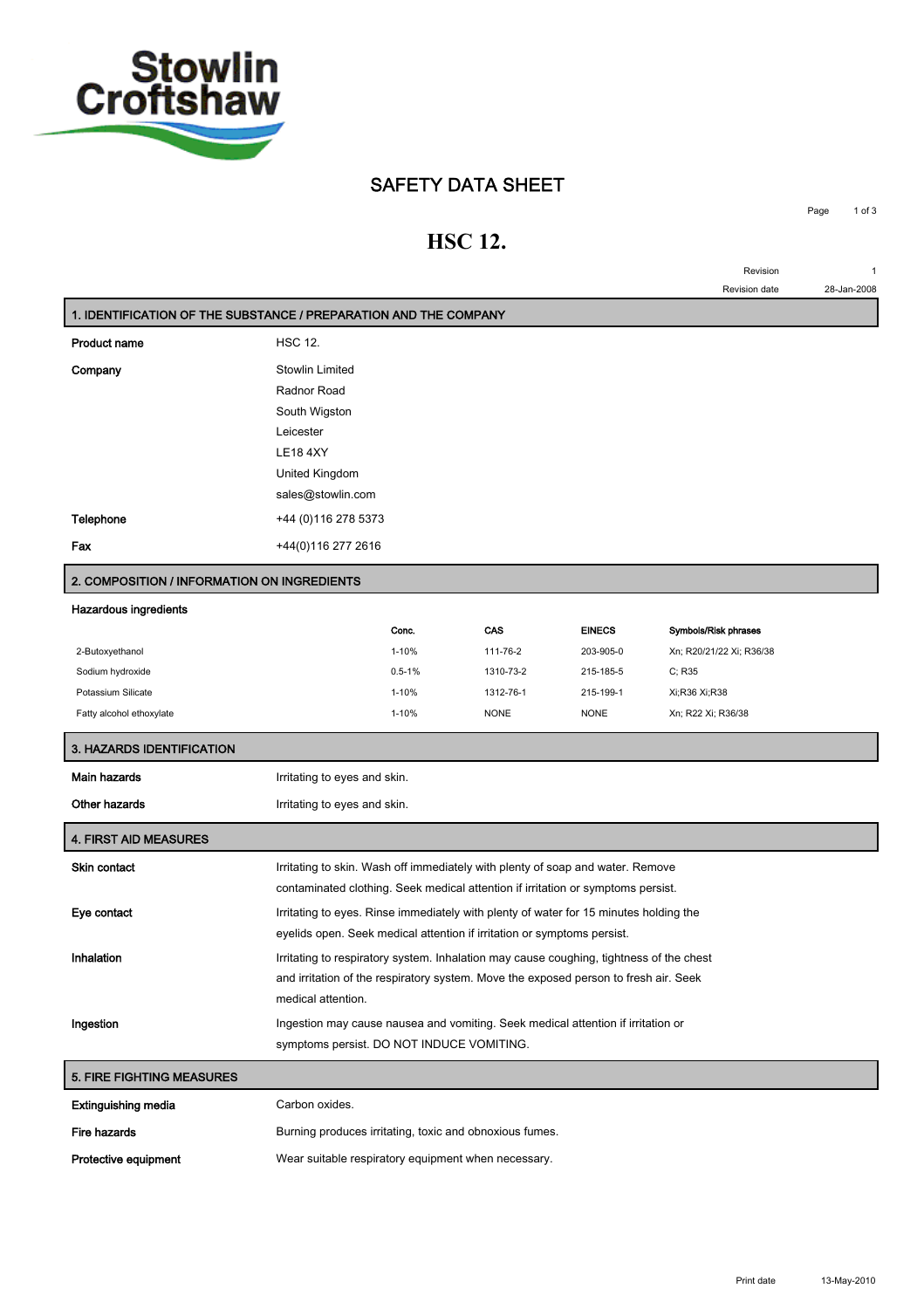## **HSC 12.**

**Revision 1**

|                                            |                                                                                                                       | <b>Revision date</b>      | 28-Jan-2008 |
|--------------------------------------------|-----------------------------------------------------------------------------------------------------------------------|---------------------------|-------------|
| 6. ACCIDENTAL RELEASE MEASURES             |                                                                                                                       |                           |             |
| <b>Personal precautions</b>                | Ensure adequate ventilation of the working area. Wear suitable protective equipment.                                  |                           |             |
| <b>Environmental precautions</b>           | Do not allow product to enter drains. Prevent further spillage if safe.                                               |                           |             |
| Clean up methods                           | Absorb with inert, absorbent material. Sweep up. Transfer to suitable, labelled                                       |                           |             |
|                                            | containers for disposal. Clean spillage area thoroughly with plenty of water.                                         |                           |             |
| 7. HANDLING AND STORAGE                    |                                                                                                                       |                           |             |
| Handling                                   | Avoid contact with eyes and skin. Ensure adequate ventilation of the working area.                                    |                           |             |
|                                            | Adopt best Manual Handling considerations when handling, carrying and dispensing.                                     |                           |             |
| Storage                                    | Keep in a cool, dry, well ventilated area. Keep containers tightly closed. Store in<br>correctly labelled containers. |                           |             |
|                                            |                                                                                                                       |                           |             |
| 8. EXPOSURE CONTROLS / PERSONAL PROTECTION |                                                                                                                       |                           |             |
| <b>Exposure limits</b>                     |                                                                                                                       |                           |             |
| 2-Butoxyethanol                            | WEL 8-hr limit ppm: 25                                                                                                | WEL 8-hr limit mg/m3: -   |             |
|                                            | WEL 15 min limit ppm: 50                                                                                              | WEL 15 min limit mg/m3: - |             |
| Sodium hydroxide                           | WEL 8-hr limit ppm: -                                                                                                 | WEL 8-hr limit mg/m3: -   |             |
| <b>Engineering measures</b>                | WEL 15 min limit ppm: -<br>Ensure adequate ventilation of the working area.                                           | WEL 15 min limit mg/m3: 2 |             |
| <b>Respiratory protection</b>              | Wear: Suitable respiratory equipment.                                                                                 |                           |             |
| Hand protection                            | Chemical resistant gloves (PVC)                                                                                       |                           |             |
| Eye protection                             | Approved safety goggles.                                                                                              |                           |             |
| Protective equipment                       | Wear chemical protective clothing.                                                                                    |                           |             |
|                                            |                                                                                                                       |                           |             |
| 9. PHYSICAL AND CHEMICAL PROPERTIES        |                                                                                                                       |                           |             |
| Description<br>Colour                      | Liquid.                                                                                                               |                           |             |
| рH                                         | Clear.                                                                                                                |                           |             |
| <b>Flammability limits</b>                 | 14                                                                                                                    |                           |             |
| <b>Relative density</b>                    | Non Flammable<br>1.025                                                                                                |                           |             |
|                                            |                                                                                                                       |                           |             |
| 10. STABILITY AND REACTIVITY               |                                                                                                                       |                           |             |
| <b>Stability</b>                           | Stable under normal conditions.                                                                                       |                           |             |
| Materials to avoid                         | Acids.                                                                                                                |                           |             |
| Hazardous decomposition<br>products        | Burning produces irritating, toxic and obnoxious fumes.                                                               |                           |             |
| <b>11. TOXICOLOGICAL INFORMATION</b>       |                                                                                                                       |                           |             |
| <b>Acute toxicity</b>                      | Irritating to eyes, respiratory system and skin.                                                                      |                           |             |
| <b>12. ECOLOGICAL INFORMATION</b>          |                                                                                                                       |                           |             |
| Ecotoxicity                                | Toxicity to aquatic life is expected to be low.                                                                       |                           |             |
| 13. DISPOSAL CONSIDERATIONS                |                                                                                                                       |                           |             |
| General information                        | Dispose of in compliance with all local and national regulations.                                                     |                           |             |
| <b>14. TRANSPORT INFORMATION</b>           |                                                                                                                       |                           |             |

**Further information The product is not classifed as dangerous for carriage.**